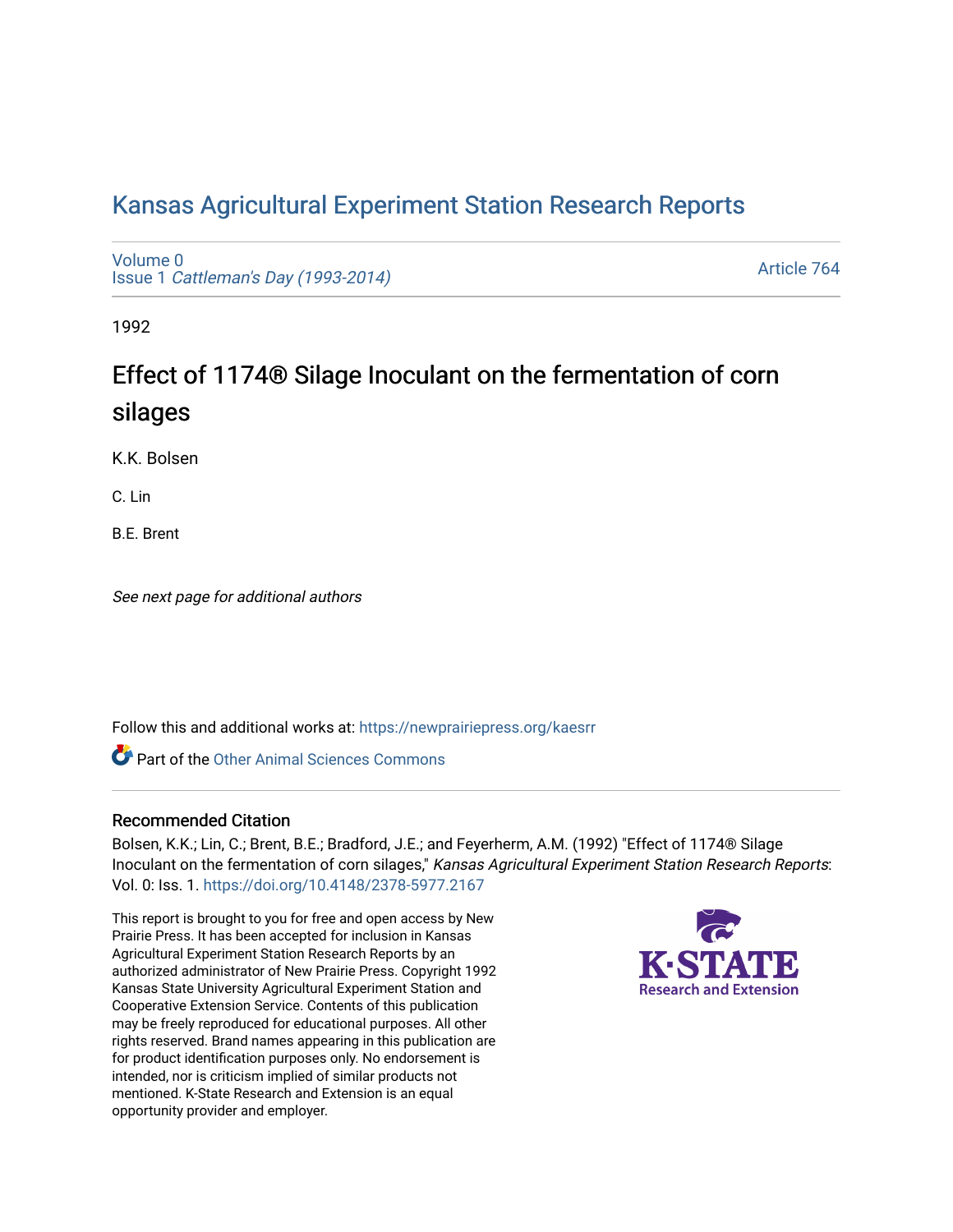# Effect of 1174® Silage Inoculant on the fermentation of corn silages

# **Abstract**

The effect of 1174® Silage Inoculant on the ensiling process was studied using three Pioneer corn hybrids. All hybrids fermented rapidly, and 1174 did not significantly influence any of the fermentation characteristics during the 120 days. The epiphytic lactic acid bacteria (LAB) counts on the chopped corn plants were high; 14 times greater than the numbers of LAB provided by the inoculant. Although during fermentation, statistically significant differences occurred among the hybrids for fermentation endproducts, no observed trends suggested that hybrid effects were real.

# Keywords

Cattlemen's Day, 1992; Kansas Agricultural Experiment Station contribution; no. 92-407-S; Report of progress (Kansas State University. Agricultural Experiment Station and Cooperative Extension Service); 651; Beef; Silage; Corn; Bacterial; Inoculant

# Creative Commons License



This work is licensed under a [Creative Commons Attribution 4.0 License](https://creativecommons.org/licenses/by/4.0/).

## Authors

K.K. Bolsen, C. Lin, B.E. Brent, J.E. Bradford, and A.M. Feyerherm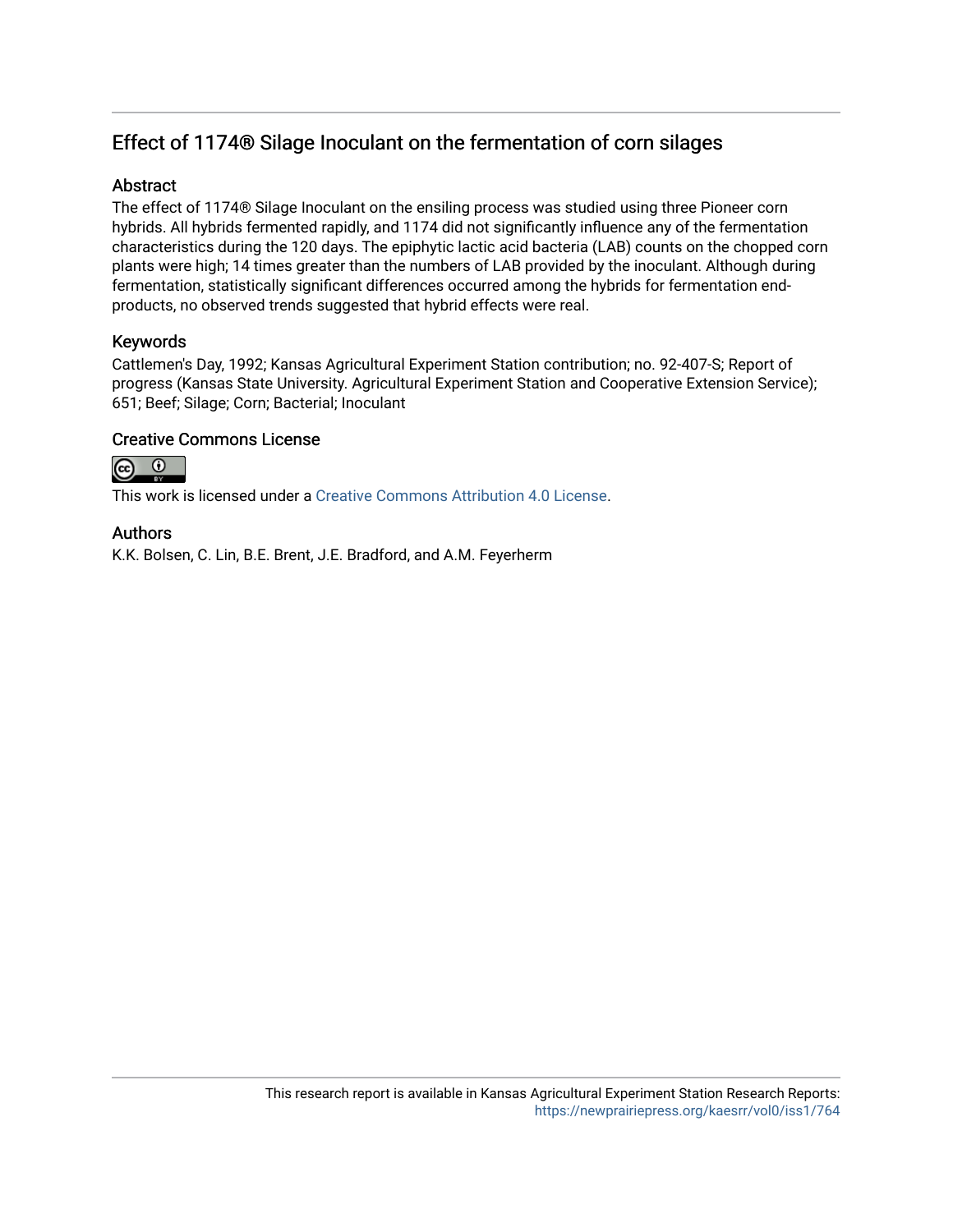### **EFFECT OF 1174® SILAGE INOCULANT ON THE FERMENTATION OF CORN SILAGES**<sup>1</sup>

*K. K. Bolsen, C. Lin<sup>2</sup>, B. E. Brent, J. E. Bradford, and A. M. Feyerherm<sup>3</sup>*

#### **Summary**

The effect of 1174® Silage Inoculant on the ensiling process was studied using three Pioneer corn hybrids. All hybrids fermented rapidly, and 1174 did not significantly influence any of the fermentation characteristics during the 120 days. The epiphytic lactic acid bacteria (LAB) counts on the chopped corn plants were high; 14 times greater than the numbers of LAB provided by the inoculant. Although during fermentation, statistically significant differences occurred among the hybrids for fermentation end-products, no observed trends suggested that hybrid effects were real.

(Key Words: Silage, Corn, Bacterial, Inoculant.)

### **Introduction**

About 75 to 80 million tons of corn silage are produced annually in the U.S., including about 1.5 million tons in Kansas. Whole-plant corn is recognized as the "near perfect" silage crop.

The epiphytic microflora (microorganisms naturally present on forages) are responsible for silage fermentation. Of greatest importance are the homofermentative lactic acid bacteria (LAB) (those producing only lactic acid). Normally, epiphytic LAB counts on silage crops are low and include primarily heterofermentative species. Adding homolactic bacteria at ensiling is one way to increase the numbers of desirable microbes. Although adding commercial bacterial inoculants has become common practice, their effects have been quite variable, particularly with corn and sorghum.

Our objective was to determine the effect of a commercial bacterial inoculant on the fermentation of three whole-plant corn hybrids. The effect of the inoculant on the microbial succession in this study was presented last year (KAES Report of Progress 623).

#### **Experimental Procedures**

Three corn hybrids (3377, 3379, and 3389; Pioneer Hi-Bred International, Inc., Johnston, Iowa) were grown under irrigation in 1989 and harvested at the 2/3 milk line of kernel maturity. They were chopped and ensiled with no additive (control) or 1174 Silage Inoculant (*Lactobacillus plantarum* and *Enterococcus faecium*; Pioneer Hi-Bred International, Inc.) to provide  $1.5 \times 10^5$  colony-forming units (cfu)/g of fresh crop. All silages were treated as described for the alfalfa silages on page 118 of this report.

Financial assistance was provided by Chr. Hansen's Bio Systems, Milwaukee, Wisconsin; Kemin <sup>1</sup> Industries, Inc., Des Moines, Iowa; Pioneer Hi-Bred International, Inc., North American Seed Division, Johnston, Iowa; and Alltech, Inc., Nicholasville, Kentucky.

Former graduate student. Current address: Agri-King, Inc., Fulton, Illinois. <sup>2</sup>

<sup>&</sup>lt;sup>3</sup>Department of Statistics.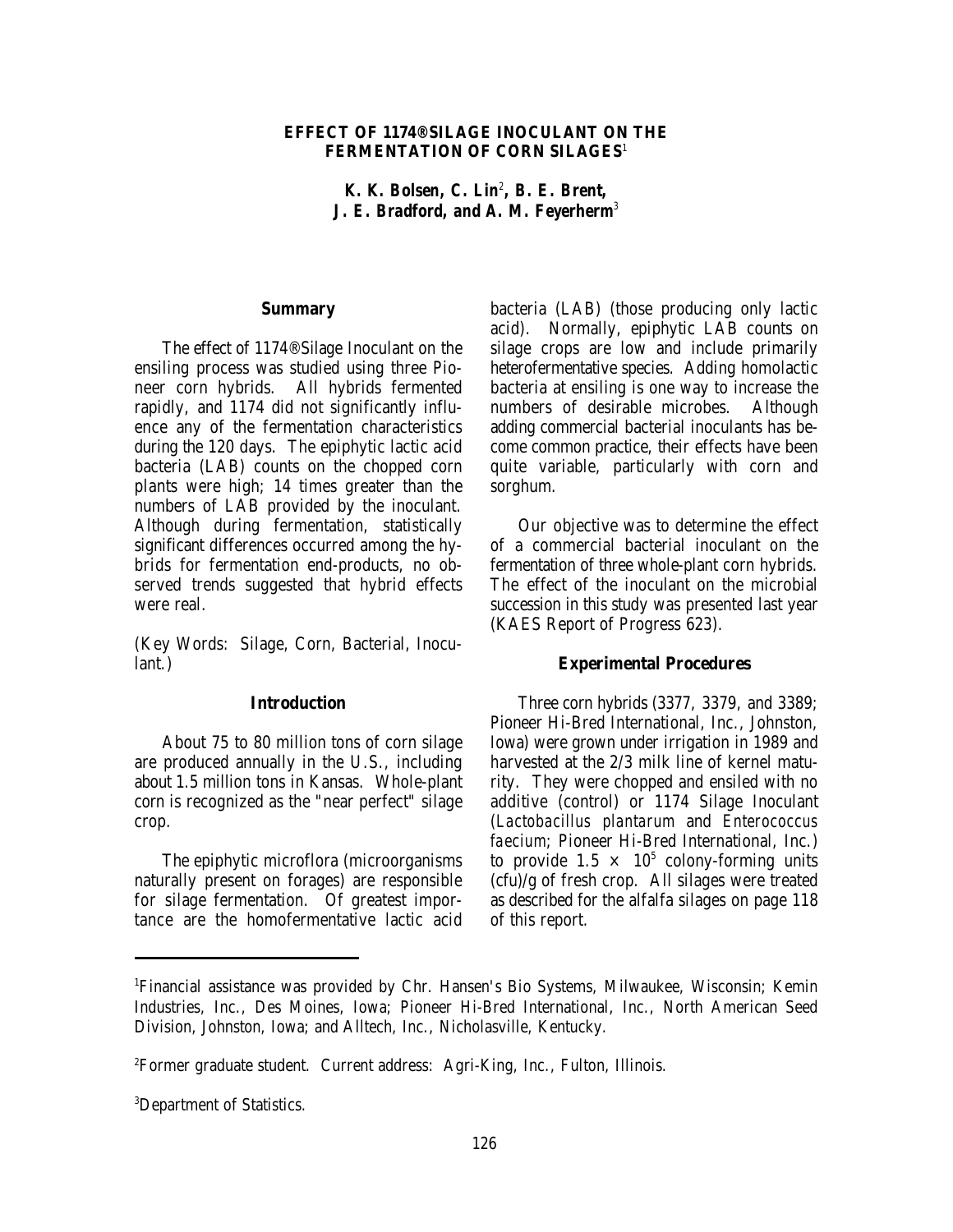#### **Results and Discussion**

Presented in Table 1 are the chemical compositions and epiphytic microflora counts of the chopped, pre-ensiled hybrids. Although all were ensiled at identical kernel maturities, 3379 was harvested 5 days later and had a 5.5 percentage unit higher DM content than the other two, due mainly to hot weather between the two harvest dates. All five categories of epiphytic microorganisms were found on the pre-ensiled material; Enterobacteriaceae and yeasts and molds predominated. The lactobacilli, pediococci, and leuconostocs (LPL) group was only a small part of the total population on all three hybrids (about  $10^6$  cfu/g).

As expected, fermentation characteristics were affected  $(P<.01)$  by time during the ensiling period (Table 2). pH decreased sharply during the first 3 days, reaching an average of 3.77. Lactic and acetic acids, ethanol, and ammonia-nitrogen increased throughout the 120 days. Propionic and butyric acids were not detected at any time. No significant interactions occurred between additive treatment and fermentation time, and adding 1174 did not affect  $(P > .05)$  any of the fermentation characteristics during the 120 days.

Also presented in Table 2 is the effect of hybrid on the fermentation characteristics at different times during the ensiling period. pH values were highest  $(P < .05)$  in 3379 silages and lowest  $(P < .05)$  in 3377 silages during the first 24 h. Both 3377 and 3379 had similar pH values after day 3, which were higher  $(P < .05)$ than pH of the 3389 silages. Lactic acid contents were highest in 3377 silages during the first 3 days, were similar in 3377 and 3379 after day 3, and were lowest  $(P<.05)$  in 3389 silages from day 7 to 120. Although statistically significant differences occurred among the hybrids for fermentation end-products at various times during the ensiling period, no observed trends suggested that hybrid effects were biologically significant.

|                                               | Hybrid     |         |      |  |  |
|-----------------------------------------------|------------|---------|------|--|--|
| Item                                          | 3377       | 3379    | 3389 |  |  |
| Dry matter, %                                 | 32.4       | 38.0    | 32.6 |  |  |
| Buffering capacity,<br>meq/kg of DM           | 214        | 252     | 169  |  |  |
| Water soluble carbohydrates,<br>% of the DM   | 14.8       | 13.2    | 13.1 |  |  |
| pН                                            |            | 5.8 5.8 | 5.8  |  |  |
|                                               | $--Count1$ |         |      |  |  |
| Lactobacilli, pediococci, and<br>leuconostocs | 6.43       | 5.95    | 6.41 |  |  |
| Enterobacteriaceae                            | 7.18       | 7.69    | 7.47 |  |  |
| Yeasts and molds                              | 7.20       | 7.08    | 7.06 |  |  |
| Lactate-assimilating yeasts                   | 6.57       | 6.87    | 6.34 |  |  |
| Lactate-fermenting clostridial<br>spores      | 2.63       | 2.97    | 2.97 |  |  |

#### **Table 1. Chemical Composition and Epiphytic Microflora Count of the Chopped, Preensiled Corn Hybrids**

<sup>1</sup>Expressed as  $log_{10}$  cfu/g of fresh forage.

The fact that 1174 did not influence the counts of the LPL group (KAES Report of Progress 623) could be attributed to the relatively high initial epiphytic LPL count (Table 1), 14 times greater than the numbers provided by the 1174 inoculant.

Distinct differences occurred in the epiphytic microflora and fermentation characteristics of the three hybrids. As we reported last year (KAES Report of Progress 623), 3389 silage had no undesirable microorganisms (Enterobacteriaceae, yeasts and molds, lactateassimilating yeasts, or lactate-fermenting clostridial spores) at the end of the 120-day ensiling period. 3389 had significantly less ammonia-nitrogen and lactic acid than silages from the other two hybrids. However, 3389 silages had the lowest pH values, perhaps due to a lower buffering capacity and antibiosis of